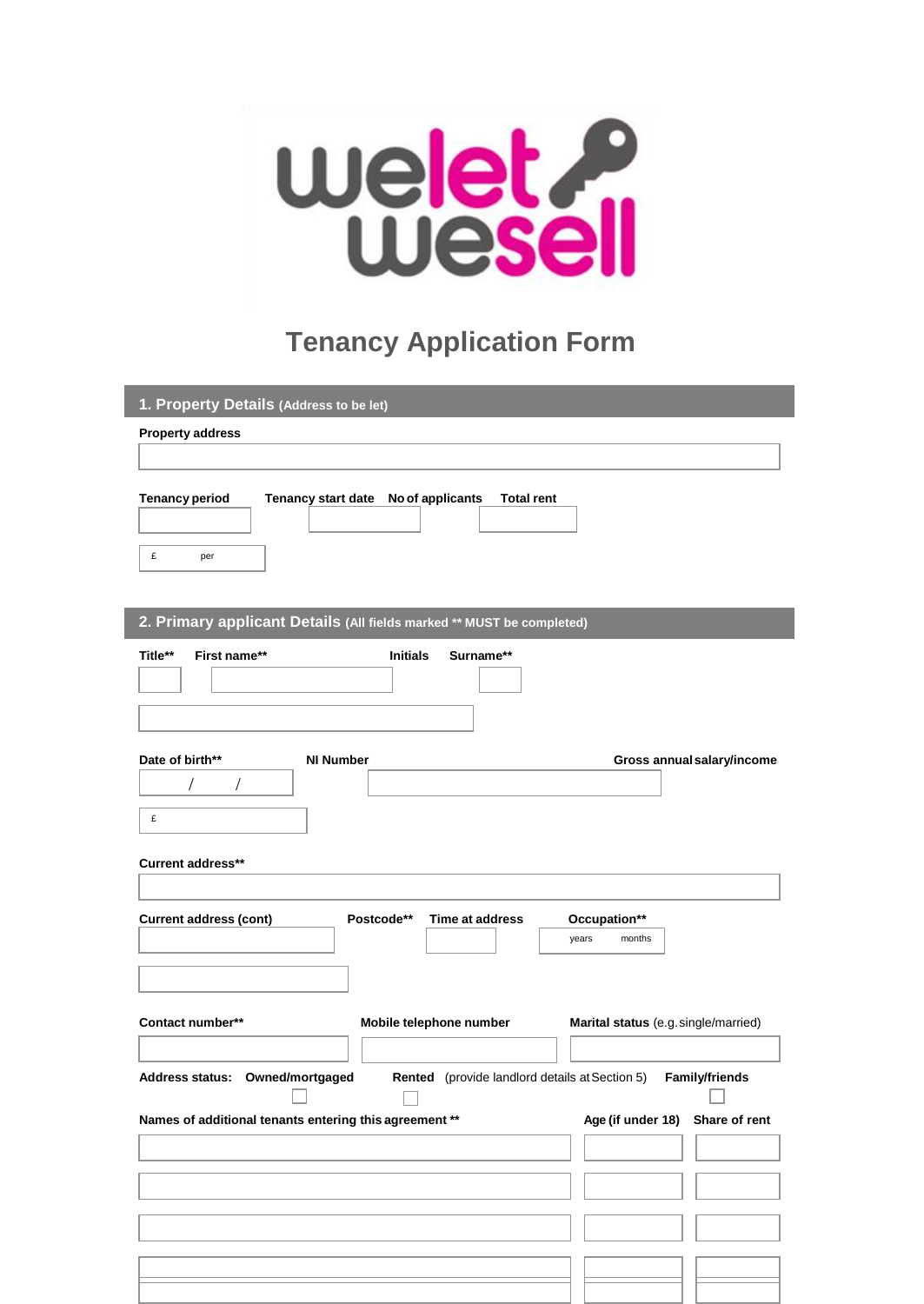| Are you or any of the above named a smoker? Yes $\Box$                                                        |                                   | $No$ $\perp$ |  |
|---------------------------------------------------------------------------------------------------------------|-----------------------------------|--------------|--|
| Do you have any pets?                                                                                         | Yes <sup>*</sup> $\Box$ No $\Box$ |              |  |
| Have you had any County Court Judgements or rent arrears in the past 6 years? Yes* $\ \cdot\ $ No $\ \cdot\ $ |                                   |              |  |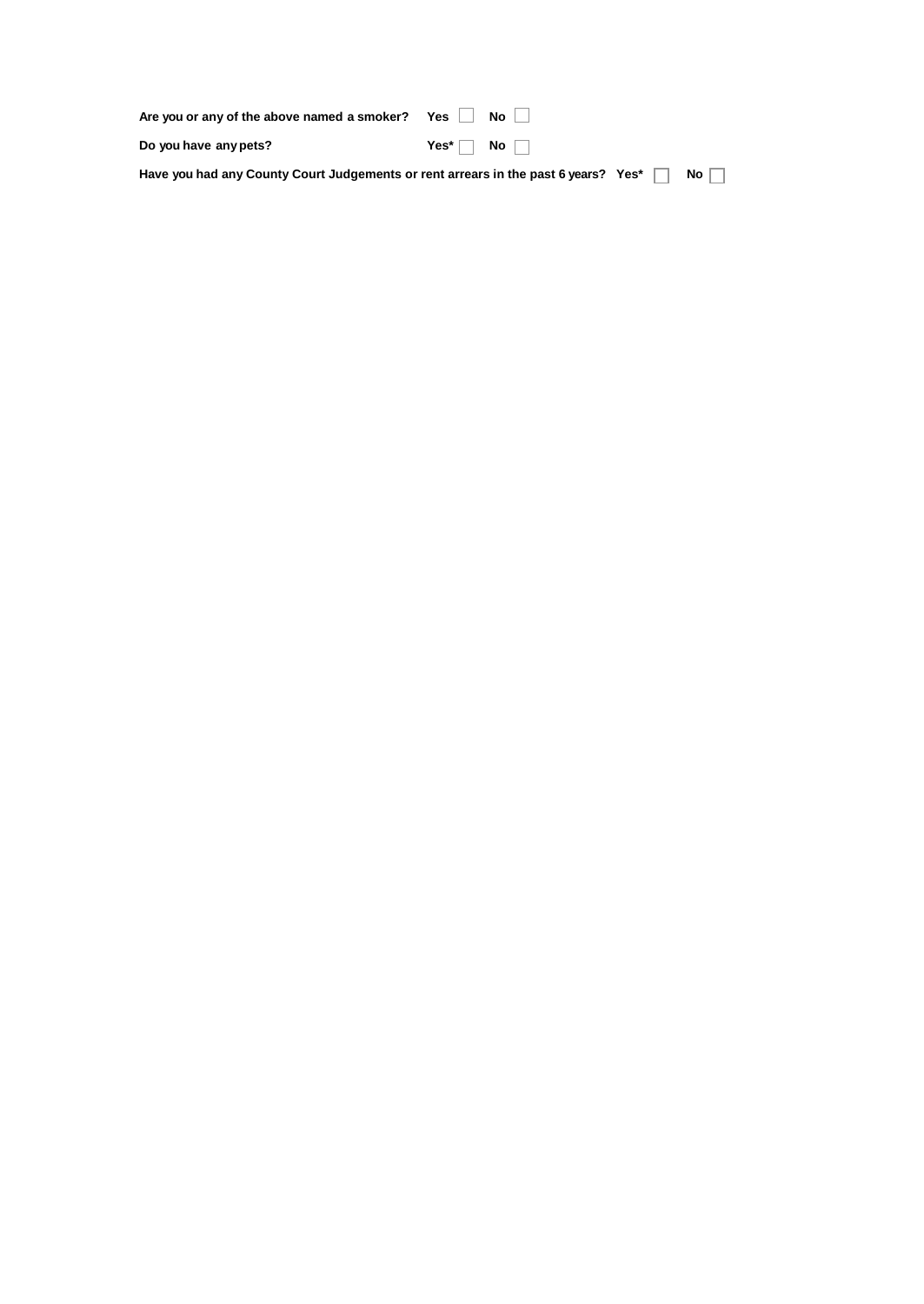| <b>Previous address</b>                                 |                                                                                |                                                  |
|---------------------------------------------------------|--------------------------------------------------------------------------------|--------------------------------------------------|
|                                                         |                                                                                |                                                  |
|                                                         |                                                                                |                                                  |
| Previous address (cont)                                 | Postcode                                                                       | Time at address                                  |
|                                                         |                                                                                | months<br>years                                  |
|                                                         |                                                                                |                                                  |
| 4. Employment / Occupation details                      | (Employed/Self employed)                                                       |                                                  |
|                                                         |                                                                                |                                                  |
| Employment status (e.g. permanent) Name of organisation |                                                                                | <b>Employment dates</b>                          |
|                                                         |                                                                                | From<br>To                                       |
| <b>Position held</b>                                    | <b>Contact name</b>                                                            | <b>Contact position</b>                          |
|                                                         |                                                                                |                                                  |
| <b>Address</b>                                          |                                                                                |                                                  |
|                                                         |                                                                                |                                                  |
|                                                         |                                                                                |                                                  |
| Contact telephone number                                | <b>Contact fax number</b>                                                      | <b>Contact E-mail address</b>                    |
|                                                         |                                                                                |                                                  |
|                                                         |                                                                                |                                                  |
|                                                         |                                                                                |                                                  |
| 5. Current landlord or agent<br>Landlord/Agency name    | <b>Contact number</b>                                                          | Fax number or E-mail address                     |
|                                                         |                                                                                |                                                  |
|                                                         |                                                                                |                                                  |
| Address of landlord/agent                               |                                                                                |                                                  |
|                                                         |                                                                                |                                                  |
|                                                         |                                                                                |                                                  |
|                                                         |                                                                                |                                                  |
| 6. Character Referee                                    | (Non relative)                                                                 |                                                  |
|                                                         |                                                                                |                                                  |
|                                                         |                                                                                |                                                  |
| Referee name                                            |                                                                                | Relationship (e.g. previous employer) Time known |
|                                                         |                                                                                | years                                            |
| <b>Address</b>                                          |                                                                                |                                                  |
|                                                         |                                                                                |                                                  |
|                                                         |                                                                                |                                                  |
| <b>Contact number</b>                                   | Fax number or E-mail address                                                   |                                                  |
|                                                         |                                                                                |                                                  |
|                                                         |                                                                                |                                                  |
|                                                         | A CONTACT TELEPHONE NUMBER OR E-MAIL ADDRESS MUST BE INCLUDED FOR EACH REFEREE |                                                  |
| 7. Guarantor                                            |                                                                                | If under 18                                      |
|                                                         |                                                                                |                                                  |
| <b>Title</b><br><b>First name</b>                       | Surname                                                                        |                                                  |
|                                                         |                                                                                | Postcode                                         |
| <b>Address</b>                                          |                                                                                |                                                  |
| Contact no                                              |                                                                                | Income status (e.g. self/employed, retired)      |
|                                                         |                                                                                |                                                  |
| Employment (e.g. self/emp, retired)                     | Employer's contact name^                                                       | Employer's contact no^                           |
|                                                         |                                                                                |                                                  |